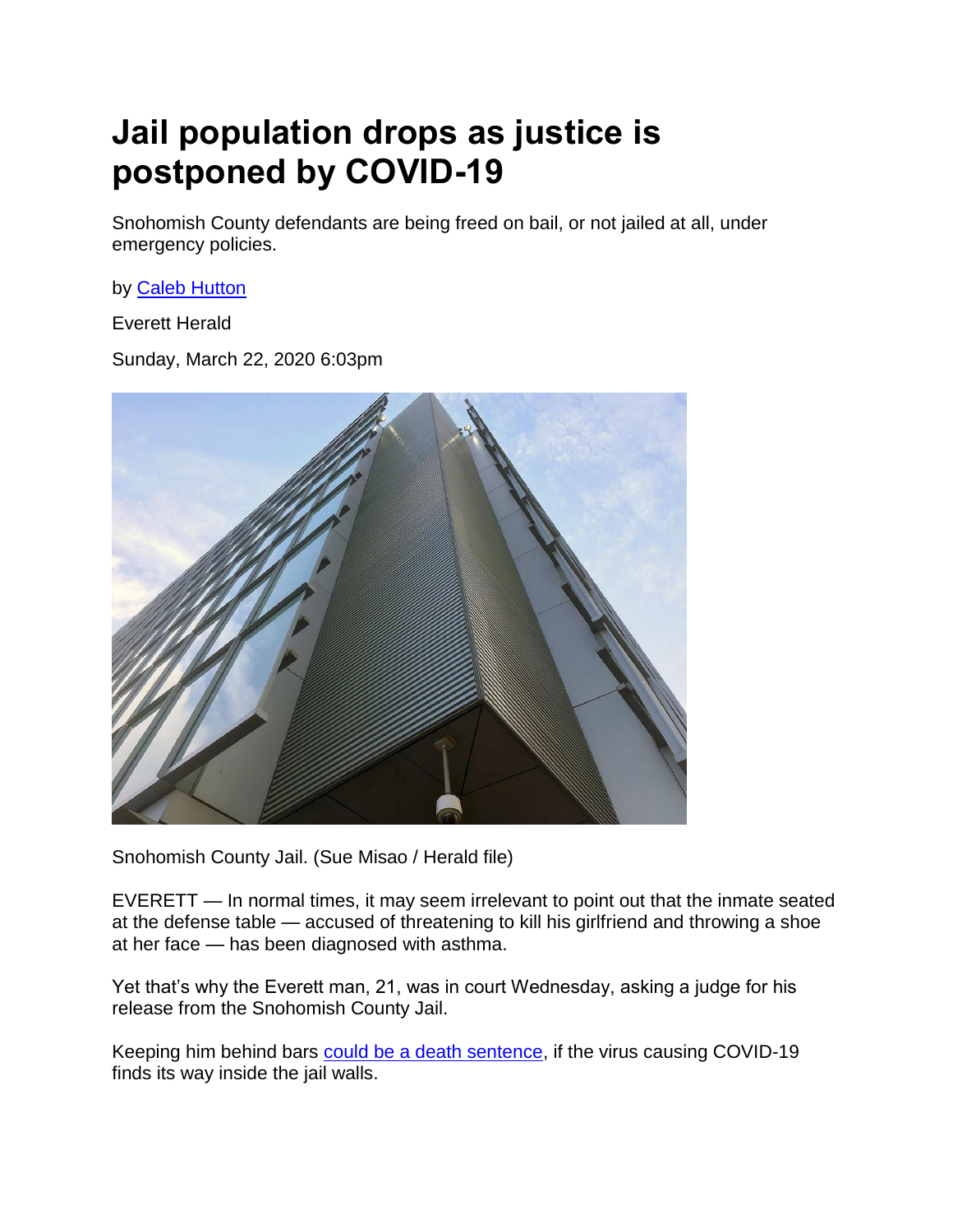Some inmates in Snohomish County have been tested for the highly contagious new coronavirus, though the exact number hasn't been released. As of late last week, none of those tests came back positive.

Like most everything else in the era of the new coronavirus, bail hearings had a different feel and tone last week in Snohomish County, as judges heard from defense attorneys arguing their clients were at risk of serious illness or death, if they continued to be confined.

The inmate population in Snohomish County's jail has dipped at least 30 percent over the past two weeks, from about 800 to 560. It's a result of fewer people being accepted by the jail on nonviolent and misdemeanor charges; new emergency policy changes at the prosecutor's office and in the courts at large; and persuasive arguments from defense lawyers, advocating for the release of defendants who are at high risk to die if infected.

Most people in the county jail are awaiting trial and presumed innocent.

Laura Martin, an attorney with the county's Public Defender Association, argued Wednesday on behalf of the Everett man, who was charged with a single count of felony harassment. He had no prior felony record. He has been in jail since Feb. 2. The virus is so new it would be difficult to say what effect it could have on him.

"We don't know," Martin said. "That's the problem."

In a motion to the court, she noted the man has suffered from asthma since childhood, had been hospitalized due to breathing issues, and is supposed to get injections every week or so.

"If the setting of bail is not the time to hold a defendant accountable for the crime of which they have been accused," Martin wrote, "then surely it is not the time to require some of the medically vulnerable and highest risk among us to face this threat with no possibility of reasonable measures to prevent themselves from exposure."

## **Unprecedented times**

The Eighth Amendment is just 16 words long. It's best known for its prohibition on "cruel and unusual punishments," but its opening words are, "Excessive bail shall not be required."

Judges decide what's excessive and what's fair.

[Our bail system](https://www.theatlantic.com/business/archive/2016/05/money-bail/484034/) poses hotly debated legal and ethical questions, even when we're not staring down a global pandemic. In Snohomish County, it's seeing a case-by-case reexamination, urgently, with an impending tsunami of coronavirus cases predicted in the coming days and weeks.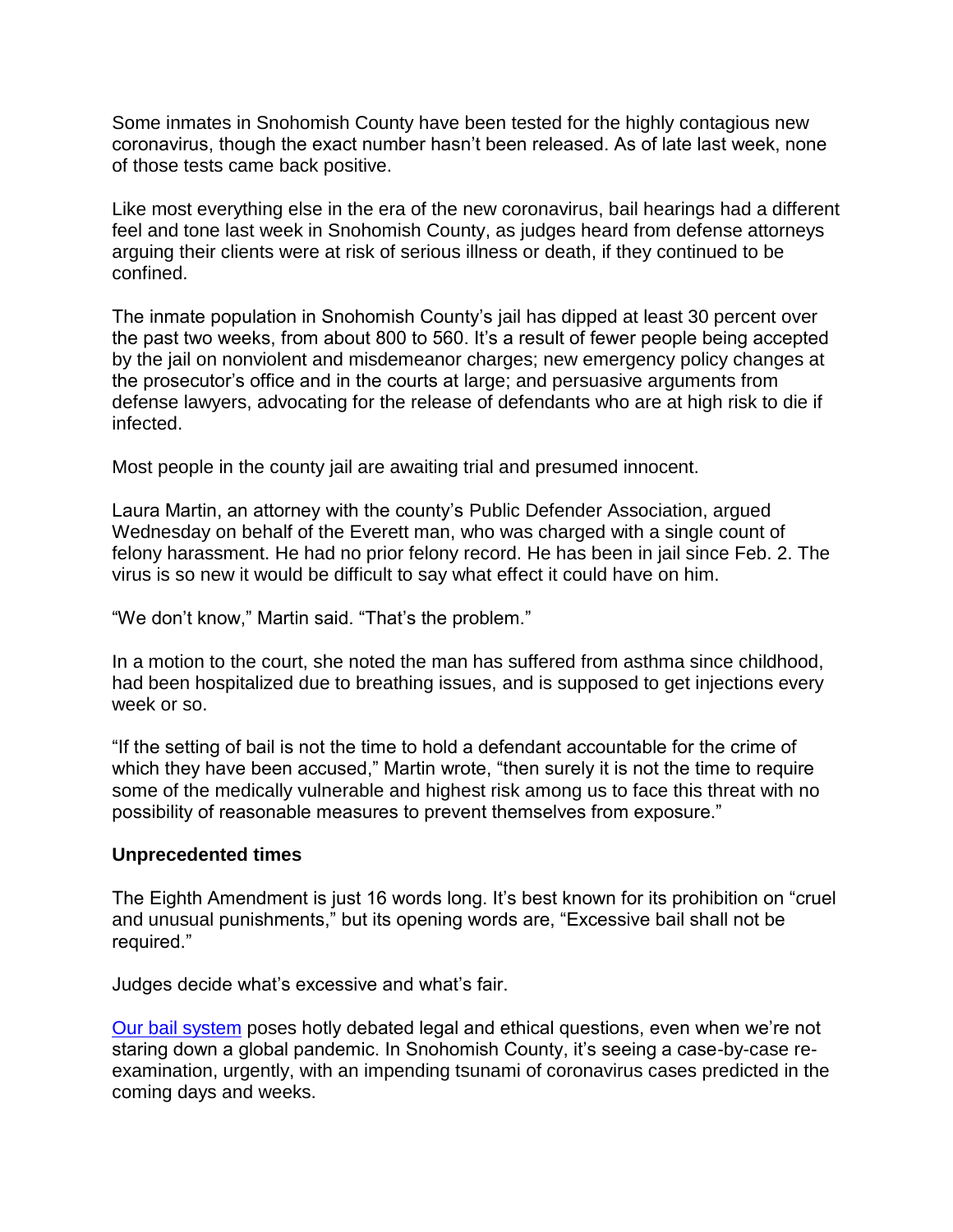As of Saturday, the pandemic had caused at least 85 deaths in the state and sickened more than 1,580 people. Schools, bars, gyms and other public places have been [ordered to close statewide,](https://www.google.com/search?rlz=1C5CHFA_enUS873US873&sxsrf=ALeKk02GolbdInVcq0UosK7kR5F6qN9lHw%3A1584745962955&ei=6k11XvXwOfm-0PEPwLa78AU&q=heraldnet+schools+gyms+inslee&oq=heraldnet+schools+gyms+inslee&gs_l=psy-ab.3..33i160l5j33i299l3.3347.3940..3995...0.0..0.121.686.6j2......0....1..gws-wiz.......35i39.TgtbHH3F0DU&ved=0ahUKEwj1jbnhlqroAhV5HzQIHUDbDl4Q4dUDCAs&uact=5) and the governor has asked Washingtonians to practice "social distancing" — standing 6 feet apart from strangers and avoiding crowds.

[In Italy,](https://www.cnn.com/2020/03/20/europe/italy-military-coronavirus-intl/index.html) where the virus began its exponential spread just days earlier than in the United States, hospitals were stretched to their limits, soldiers were being drafted to enforce a national lockdown, and [on Saturday the country announced 793 new deaths.](https://www.independent.co.uk/news/world/europe/coronavirus-italy-deaths-cases-latest-updates-pandemic-lombardy-a9416271.html)

"These are unprecedented times," Judge Paul Thompson said, sighing twice midsentence, at the bail hearing of [another man charged with making racist threats against](https://www.heraldnet.com/news/black-walmart-workers-harassed-by-man-with-knife-in-lynnwood/)  [two workers at a Walmart.](https://www.heraldnet.com/news/black-walmart-workers-harassed-by-man-with-knife-in-lynnwood/)

All month, Snohomish County Superior Court Presiding Judge Bruce Weiss has been issuing emergency orders in response to the virus: barring anyone with signs of illness [from entering courtrooms;](https://www.snohomishcountywa.gov/DocumentCenter/View/72089/38-20-Snohomish-County-Superior-Court-Emergency-Order) [waiving hearings for out-of-custody defendants;](https://snohomishcountywa.gov/DocumentCenter/View/72318/Court-Operations-03) and [delaying](https://snohomishcountywa.gov/DocumentCenter/View/72158/Court-Operations-01)  [all criminal and civil jury trials](https://snohomishcountywa.gov/DocumentCenter/View/72158/Court-Operations-01) in Superior Court.

Meanwhile, the Snohomish County Prosecutor's Office has adopted a temporary policy of agreeing to release inmates held on nonviolent and nonsexual offenses, if that defendant …

- has compromised health, as determined by jail medical staff;
- is in the high-risk group due to age;

• is charged with a misdemeanor or gross misdemeanor that is not a DUI or related to domestic violence;

• is charged with simple possession of a controlled substance and has "limited prior felony charges;"

• would be eligible for an alternative justice program.

Attorneys have focused on the low-hanging fruit first — cases where an inmate is held on a relatively minor charge, with a documented medical record — and are now moving up the tree.

Prosecutors have resisted lower bail or release when records are not available, and that has been frustrating in cases where vulnerable clients never had good medical care in the first place, said Kathleen Kyle, director of the county Public Defender Association.

[According to one U.S. Department of Justice study,](https://www.bjs.gov/content/pub/pdf/mpsfpji1112.pdf) about half of all jail inmates live with a chronic health condition, and an estimated 10 percent of jail inmates have asthma.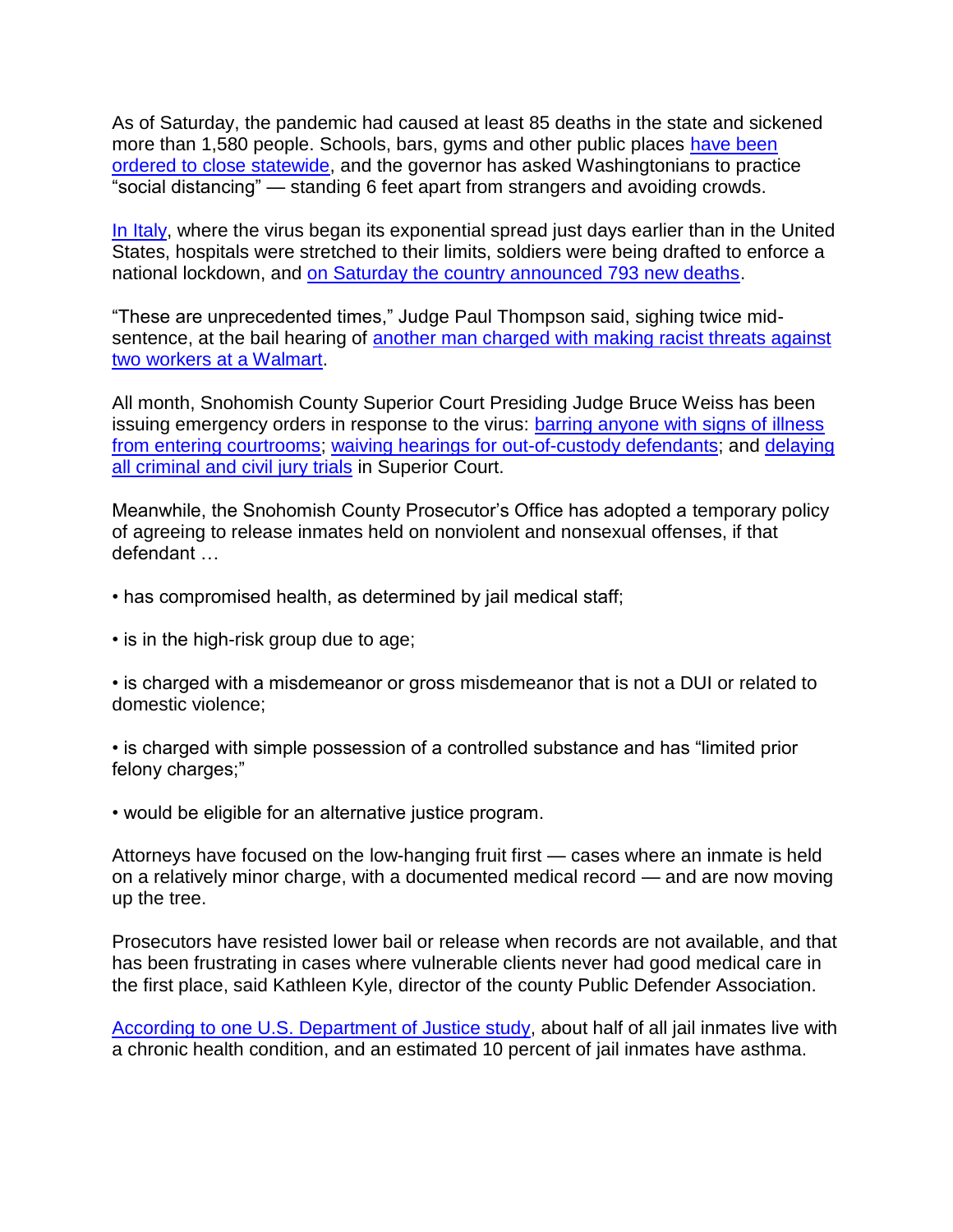A fraction of inmates face long prison sentences, but almost all will be rejoining society one day, and for the vast majority it will be sooner rather than later.

"Let's figure out their punishment … after this crisis," Kyle said.

On Wednesday, the state Supreme Court [ordered almost all civil and criminal cases to](https://www.heraldnet.com/news/state-supreme-court-pauses-almost-all-cases-in-washington/)  [be put on pause](https://www.heraldnet.com/news/state-supreme-court-pauses-almost-all-cases-in-washington/) statewide until April 24. The order was proposed in a group effort by the the Washington Association of Criminal Defense Lawyers, the Washington Defender Association and a new Washington Association of Prosecuting Attorneys committee addressing COVID-19. It was formally submitted by Snohomish County Prosecutor Adam Cornell and King County defense attorney Amy Muth.

Under the order, courts are advised to prioritize court dates, such as bail hearings, that could lead to an inmate's release in the next 30 days.

Epidemiologists project we're weeks away from the worst of the outbreak in the U.S., and rapid massive societal changes would be needed to "flatten the curve" of the incoming wave.

## **In the jailhouse now**

Since the start of the year, about 55 new inmates were being booked into the Snohomish County Jail each day. In late February, the jail saw single days with 74, 75 or 80 people newly behind bars.

Among them were arrests for relatively minor offenses: possession of drug paraphernalia, trespassing and vehicle prowling.

A marked decline in bookings began March 6, as the COVID-19 death toll mounted at a Kirkland nursing home, according to data provided by the jail. Only 27 new bookings were made on March 8, and the daily average dropped to 36½.

Arrested suspects are now being screened for coronavirus in a 20-by-20-foot tent outside of the county jail's general population. If someone has the symptoms — a fever, for example — they may be taken to a hospital, where they must receive medical clearance to be booked.

Screening can't catch everything, though. People infected with the virus can appear asymptomatic, then show symptoms days later, like the man [in Everett who became the](https://www.heraldnet.com/news/snohomish-county-man-is-first-us-case-of-new-coronavirus/)  [first confirmed COVID-19 patient in the United States.](https://www.heraldnet.com/news/snohomish-county-man-is-first-us-case-of-new-coronavirus/) In and outside of the jail, [a lack of](https://www.heraldnet.com/news/confusion-frustration-as-people-at-risk-seek-covid-19-tests/)  [available testing for the new coronavirus](https://www.heraldnet.com/news/confusion-frustration-as-people-at-risk-seek-covid-19-tests/) has stoked fears.

For the foreseeable future, the Snohomish County Sheriff's Office has imposed restrictions on what leads to a jail booking, to reduce the number of inmates. The exact guidelines weren't made public, but certain serious crimes still require a mandatory booking: sex offenses, violent offenses, domestic violence and DUI.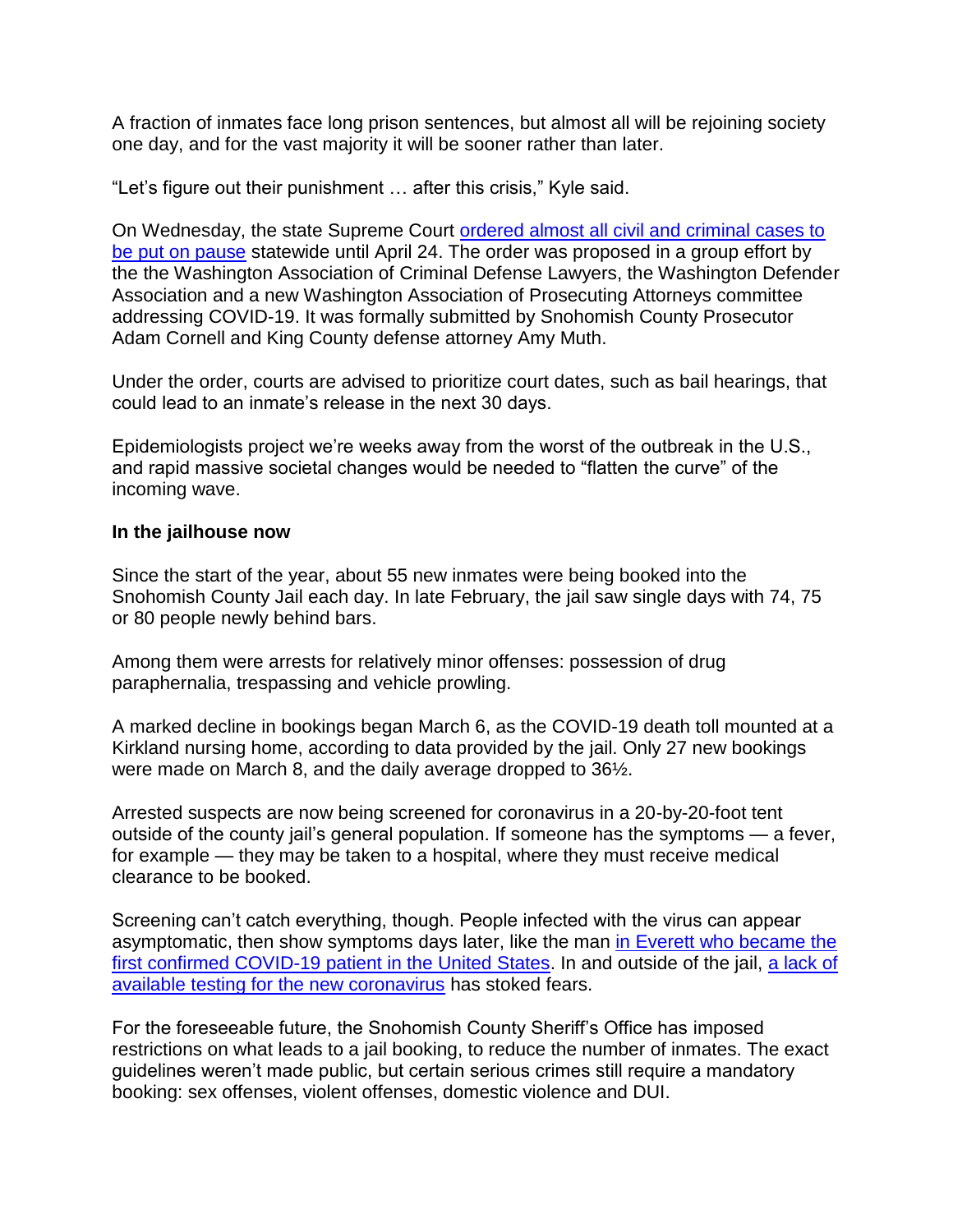Any inmate being tested for COVID-19 may be housed in a negative pressure cell, and whole housing units can be converted into negative pressure, if needed. Volunteer group gatherings have been restricted, and the jail reception hall was closed to the public.

Meanwhile, inmates have remained locked in their cells for longer hours — "22 hours a day, at best," said Kyle, the public defender — and that's especially straining for many prisoners who have mental health conditions. Cleaning supplies such as spray bottles and sponges [have long been](https://snohomishcountywa.gov/DocumentCenter/View/20514/2010-Inmate-Handbook) considered [contraband.](https://snohomishcountywa.gov/DocumentCenter/View/65367/2018-Inmate-Handbook)

Hours at the main sheriff's office lobby were restricted last week, while other precinct offices were closed to the public entirely. Everett police and other neighboring departments have closed their lobbies, too.

Outside of the local justice system, at least three employees of the state Department of Corrections tested positive for COVID-19 this month, at different workplaces. One is an employee at the Monroe Correctional Complex who last worked March 8.

So far no incarcerated people in state prisons have tested positive.

[All prisons stopped allowing visitors](https://doc.wa.gov/news/2020/03122020p.htm) earlier this month, and on Friday, the DOC announced a new policy that will allow prisoners up to two free phone calls per week, up to five minutes each. Inmates, family and others may also pay for phone or video calls.

In downtown Everett, the sheriff's office has been working with the Snohomish Health District to keep the virus out of the jail.

An outbreak there could pose a far-reaching safety risk, wrote the defense attorney for the Everett man with asthma, in a motion to Judge Thompson.

"Here," Martin wrote, "the government's interest in ongoing incarceration is much reduced where that incarceration itself will create an unsafe health condition for the community by creating a hotbed for disease contagion to be spread to the community."

Martin wrote that, while she did not want to disparage medical staff at the jail, they are "limited in their capacity to treat emergent cases and the custodial guards have no reasonable measures they can take to effectively distance themselves from the inmates in the jail."

Judge Thompson accepted Martin's argument but did not grant release on a mere promise to show up to court. He reduced bail from \$20,000 to \$2,500, citing the man's medical condition, and ordered no contact with the victim, as is typical in a case like this.

Three days later, on Saturday, the man remained behind bars.